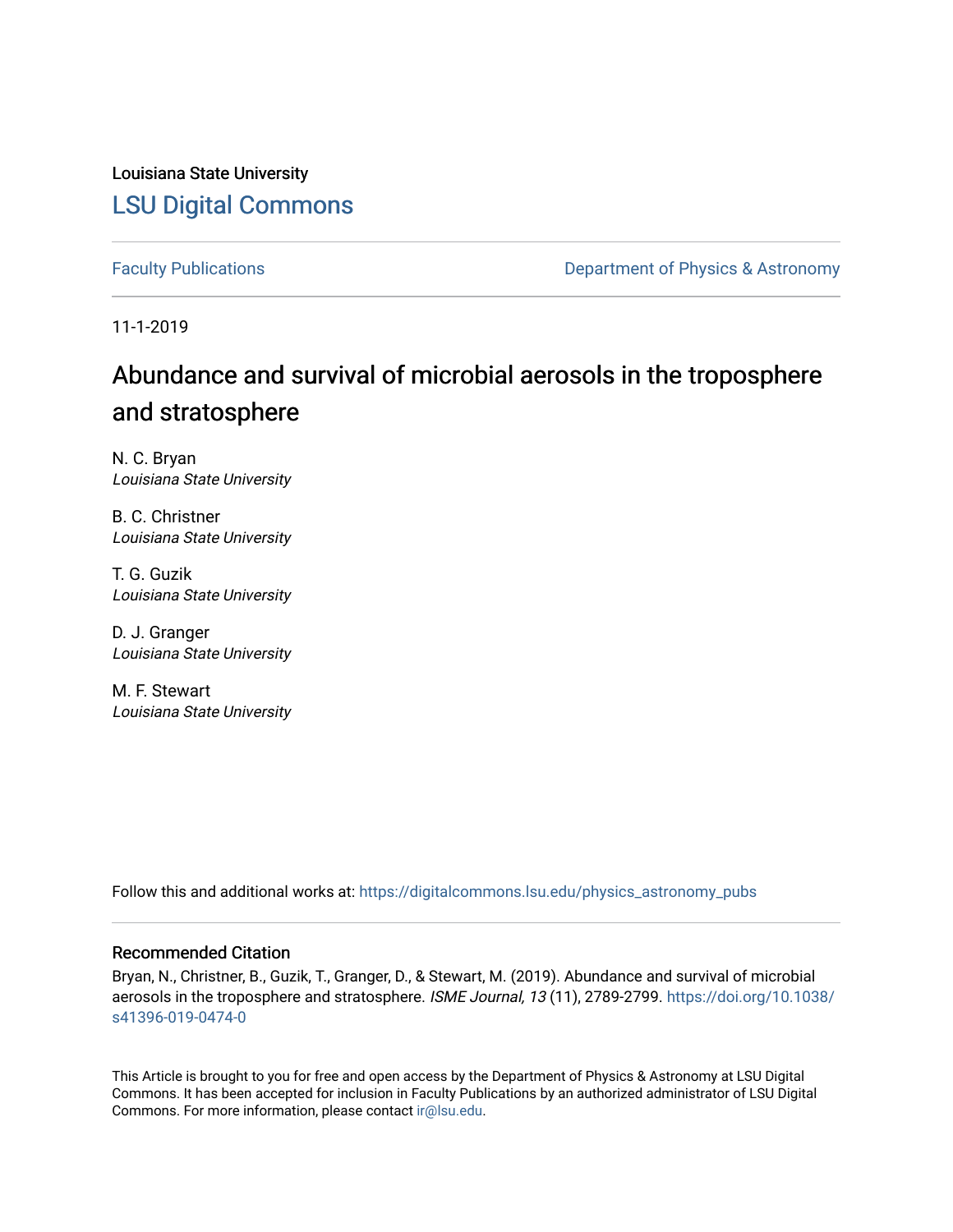### ARTICLE

# **ISME**



## Abundance and survival of microbial aerosols in the troposphere and stratosphere

 $\mathbf{N}$ . C. Bryan **i**  $\bullet$  [1](http://orcid.org/0000-0002-0366-3008), C. Christner 1, F. G. Guzik  $\bullet$  D. J. Granger  $\bullet$  M. F. Stewart 1,

Received: 13 December 2018 / Revised: 17 June 2019 / Accepted: 28 June 2019 / Published online: 17 July 2019 © The Author(s), under exclusive licence to International Society for Microbial Ecology 2019

#### Abstract

Bioaerosol transport in the atmosphere disperses microbial species between continents, affects human and plant health, and may influence hydrologic cycling. However, there have been few quantitative observations of bioaerosols at altitudes more than a few kilometers above the surface. Lack of data on bioaerosol distributions in the atmosphere has impeded efforts to assess the aerial dissemination of microbes and their vertical extent in the biosphere. In this study, a helium balloon payload system was used to sample microbial cells and dust particles in air masses as high as 38 km above sea level over three locations in the southwestern United States. The cell concentrations at altitudes between 3 and 29 km were highly similar  $(2-5 \times 10^5 \text{ cells m}^{-3})$  and approximately threefold lower than those observed in the convective boundary layer (CBL;  $1 \times 10^6$ cells m<sup>-3</sup>), decreasing to  $8 \times 10^4$  cells m<sup>-3</sup> at 35–38 km. The detection of adenosine triphosphate (ATP) and recovery of bacteria possessing extreme tolerance to desiccation and shortwave ultraviolet radiation confirmed that certain microorganisms have the capacity to persist at lower altitudes of the stratosphere. Our data and related calculations provide constraints on the upper altitudinal boundary for microbial habitability in the biosphere.

#### Introduction

Microorganisms comprise a portion of the bioaerosols that are distributed and transported in Earth's atmosphere [\[1](#page-9-0)–[3](#page-9-0)]. However, logistical challenges have limited opportunities to examine the microorganisms disseminated in high-altitude air masses. The vast majority of bioaerosol data available

Supplementary information The online version of this article ([https://](https://doi.org/10.1038/s41396-019-0474-0) [doi.org/10.1038/s41396-019-0474-0\)](https://doi.org/10.1038/s41396-019-0474-0) contains supplementary material, which is available to authorized users.

 $\boxtimes$  B. C. Christner [xner@u](mailto:xner@ufl.edu)fl.edu

- <sup>1</sup> Department of Biological Sciences, Louisiana State University, Baton Rouge, LA, USA
- <sup>2</sup> Department of Microbiology and Cell Science, Biodiversity Institute, University of Florida, Gainesville, FL, USA
- <sup>3</sup> Department of Physics and Astronomy, Louisiana State University, Baton Rouge, LA, USA
- Present address: Department of Earth, Atmospheric, and Planetary Sciences, Massachusetts Institute of Technology, Cambridge, MA, USA
- <sup>5</sup> Present address: Code Willing, Baton Rouge, LA, USA

have been obtained from near-surface air in the troposphere. Above the troposphere exists an atmospheric layer with a temperature inversion called the stratosphere (Fig. [1](#page-2-0)a). While there have been reports of viable microorganisms recovered from stratospheric altitudes [[4](#page-9-0)–[7\]](#page-9-0), the dearth of quantitative bioaerosol data at high altitudes (Fig. S1) has hampered meaningful assessments of microbial abundances in the atmosphere. Given that microorganisms are capable of dispersing large distances as aerosols [[1,](#page-9-0) [2\]](#page-9-0), remain metabolically active under certain atmospheric conditions [\[8](#page-9-0), [9](#page-9-0)], and may affect meteorological processes [\[10](#page-9-0)], there is a critical need for new observations that improve understanding of their distribution in the atmosphere.

Global dissemination of microorganisms via atmospheric transport is limited to those species tolerant of water loss and exposure to ultraviolet (UV) radiation, stressors that intensify with altitude. Survival of water deficit is a trait possessed by various insect, plant, yeast, and protozoa species [\[11](#page-9-0)], but in bacteria, most of what is known is based on work from a few unrepresentative strains (i.e., the cyanobacterial genera Nostoc and Chroococcidiopsis; e.g., ref. [\[12](#page-9-0)]). Oxygen and ozone in the stratosphere absorb incident shortwave UV radiation (UVC, 100–280 nm), strongly attenuating the flux of these mutagenic photons to the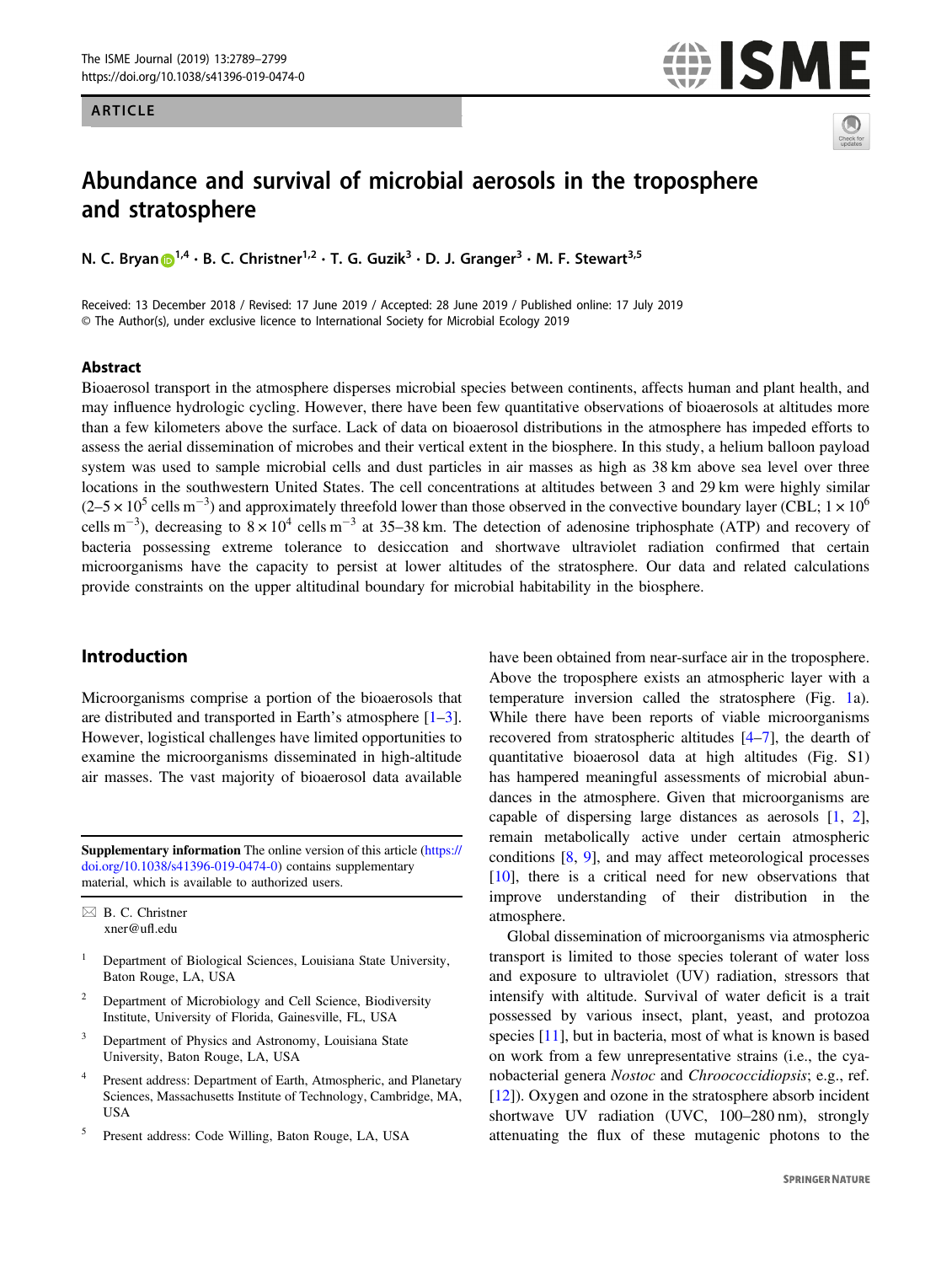<span id="page-2-0"></span>

Fig. 1 Temperature (a), microbiological (b), and particle (c) data with altitude. a Temperature profiles from Amarillo, TX were used to identify the CBL, free troposphere, tropopause, and stratosphere, the approximate boundaries of which are demarcated by the gray horizontal lines. b Cell (black circles) and cell carbon (gray squares) concentration estimates for the flights listed in Table [1.](#page-3-0) The values for

surface [[13\]](#page-9-0). As such, bioaerosols transported into the stratosphere represent the only natural laboratories on Earth for examining the biological effects of UVC radiation [\[14](#page-9-0)].

We developed a high-altitude bioaerosol sampling approach for helium balloon platforms [\[15](#page-9-0)] to test the hypothesis that the concentration and viability of microorganisms incrementally decreases with altitude in the atmosphere due to low water availability, temperature, and pressure, and high UV radiation flux. In this study, we collected aerosol samples in air masses as high as 38 km, returned them to the surface, and conducted a comparative analysis of the data obtained with procedural controls that were included on each balloon mission [\[15](#page-9-0)]. In addition to providing the first quantitative profile of bioaerosol concentrations for the troposphere and stratosphere, a variety of bacteria were cultured from the aerosol samples and investigated for their tolerance of desiccation and UVC radiation. Here, we use these data to examine bacterial survival in the stratosphere and constrain the upper boundary of the biosphere.

#### Materials and methods

#### Balloon flights and sampling

Data from nine sounding balloon flights and one longduration balloon flight (Table [1;](#page-3-0) Table S1) were collected at sites in proximity to LSU (Baton Rouge) and a NASA Columbia Science Balloon Facility (Palestine, Texas and Fort Sumner, New Mexico).

A 2-kg latex helium sounding balloon was used for shortduration  $(<3 h)$  flights at altitudes from 1.3 to 29 km [\[15](#page-9-0)] and the following missions: two in Louisiana [June 24, 2010 near Church Point, LA (30.40° N, 92.22° W, elevation 0.01 km above sea level, asl), November 21, 2010 near Denham

"viable" cells (black triangles) were derived from the ATP data (Table S4). Open symbols are samples that did not exceed the procedural limits of detection. c Particle concentration (black circles) and mass (gray squares) for each flight in Table [1.](#page-3-0) Error values are obscured by symbols and provided in Table [1](#page-3-0)

Springs, LA (30.48° N, 90.95° W, elevation 0.01 km asl)]; one in Texas [May 22, 2013 near Palestine, TX (31.76° N, 95.64° W, elevation 0.15 km asl)]; and six in New Mexico [between August 17 and September 4, 2013 in the vicinity of Ft. Sumner, NM (34.47° N, 104.24° W, elevation 1.2 km asl)]. Rates of ascension for the sounding balloon flights ranged between 6.5 and 7.9 m s<sup>-1</sup> (average of 7.1 m s<sup>-1</sup>).

Aerosol sampling was conducted using an autonomous payload system that was decontaminated using a combination of sodium hypochlorite, UVC irradiation, and ethylene oxide, as described by Bryan et al. [\[15](#page-9-0)]. To assess background microbial and particle contamination, each flight included a procedural control chamber that was identical to and decontaminated with the sample chambers; however, the chamber doors of the control remained sealed for the duration of the flight [\[15](#page-9-0)]. Particles and cells in the air masses were sampled by impaction on silicon-coated Rotorods® (IMS Health, Inc.; 40 rods per chamber) that were exposed during ascent by opening retractable doors with linear actuators (Supplementary Video 1). Sampling was terminated by commanding the linear actuators to extend, closing the doors and sealing the chamber. The volume of air sampled per rod (Table [1](#page-3-0)) was calculated by multiplying the altitude interval by the rod area  $(35 \text{ mm}^2)$ . At altitudes of  $\sim$ 30 km, the payload string was separated from the sounding balloon, facilitating a controlled descent to the surface via a parachute. Upon payload recovery, the chambers were inspected to verify their seal during impact, and the doors were manually locked to prevent breach during transport. The chambers were opened in a laminar flow cabinet with high-efficiency particulate air filters, and all samples were processed within 6 h of recovery.

To sample at float altitude on the High Altitude Student Platform [[16\]](#page-10-0) (HASP), the payload was configured to rotate on a fixed axis, allowing the chambers to pass through the air at an average velocity of  $2.1 \text{ m s}^{-1}$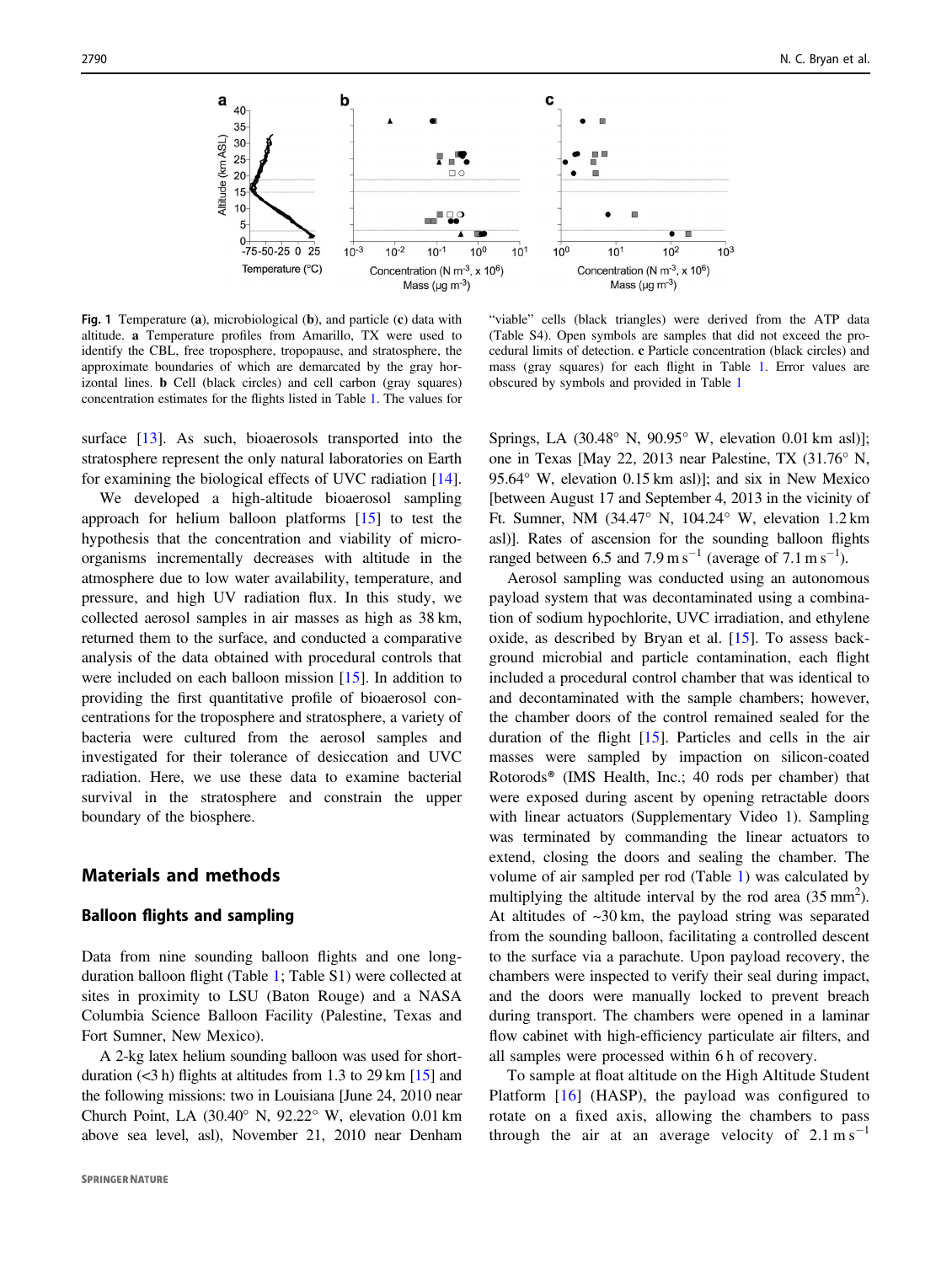<span id="page-3-0"></span>

|  |  |  |  |  |  |  |  |  |  |  |  |  | Table 1 Flight, particle, and cell data from air mass sampling in New Mexico, Louisiana, and Texas |  |  |
|--|--|--|--|--|--|--|--|--|--|--|--|--|----------------------------------------------------------------------------------------------------|--|--|
|--|--|--|--|--|--|--|--|--|--|--|--|--|----------------------------------------------------------------------------------------------------|--|--|

| Median sampling altitude Date of flight |          | Volume sampled          | Concentration <sup>a</sup> N m <sup>-3</sup> $\times$ 10 <sup>6</sup> ( $\pm$ SE) |                                                          | Mass $\mu$ g m <sup>-3</sup> (±SE) |                         |  |
|-----------------------------------------|----------|-------------------------|-----------------------------------------------------------------------------------|----------------------------------------------------------|------------------------------------|-------------------------|--|
| (range) km                              |          | $m^3$ rod <sup>-1</sup> |                                                                                   | Cells $1.0-2.0 \,\text{\mu m}$ Particles $1.0-6.0$<br>μm | Cell carbon $1.0-2.0$<br>μm        | Particles 1.0–6.0<br>μm |  |
| $2.2(1.3-3.0)$                          | 8/17/13  | 0.062                   | $1.2 \ (\pm 0.061)$                                                               | ND.                                                      | 1.1 $(\pm 0.048)$                  | ND                      |  |
| $2.3(1.4-3.1)$                          | 8/18/13  | 0.056                   | 1.4 $(\pm 0.085)$                                                                 | $105 (\pm 1.6)$                                          | $0.95$ ( $\pm 0.049$ )             | $209 (\pm 2.6)$         |  |
| $6.1^b$ (3.0–9.1)                       | 6/24/10  | 0.21                    | $0.22$ ( $\pm 0.012$ )                                                            | ND                                                       | $0.062 \ (\pm 0.0034)$             | ND                      |  |
| $6.1^b$ (3.0–9.1)                       | 11/21/10 | 0.21                    | $0.30 \ (\pm 0.023)$                                                              | ND.                                                      | $0.086 \ (\pm 0.0035)$             | ND                      |  |
| $8.1(5.5-11)$                           | 8/17/13  | 0.18                    | $0.40~(\pm 0.028)^c$                                                              | ND                                                       | $0.23~(\pm 0.012)^c$               | ND                      |  |
| $8.1(5.5-11)$                           | 8/18/13  | 0.18                    | $< 0.36^d$                                                                        | 7.2 $(\pm 0.12)$                                         | $< 0.21$ <sup>d</sup>              | $22 (\pm 0.39)$         |  |
| $21(18-23)$                             | 8/21/13  | 0.16                    | $< 0.40^d$                                                                        | $1.7$ ( $\pm 0.042$ )                                    | $< 0.24^d$                         | 4.3 $(\pm 0.17)$        |  |
| $24(19-29)$                             | 9/1/13   | 0.35                    | $0.53 \ (\pm 0.017)$                                                              | $1.2 \ (\pm 0.025)$                                      | $0.23$ ( $\pm 0.0081$ )            | 3.9 $(\pm 0.11)$        |  |
| $26^b$ (22–29)                          | 5/22/13  | 0.25                    | $0.42 \ (\pm 0.012)$                                                              | ND.                                                      | $0.12 \ (\pm 0.0034)$              | ND                      |  |
| $26(24-29)$                             | 8/22/13  | 0.19                    | $0.38 \ (\pm 0.025)$                                                              | 1.8 $(\pm 0.042)$                                        | $0.33 \ (\pm 0.015)$               | 4.2 $(\pm 0.13)$        |  |
| $26(24-29)$                             | 9/4/13   | 0.17                    | $0.45$ ( $\pm 0.028$ )                                                            | $2.0$ ( $\pm 0.046$ )                                    | $0.40$ ( $\pm 0.017$ )             | $6.2 \ (\pm 0.20)$      |  |
| $36(35-38)$                             | 9/2/13   | 2.2                     | $0.077 (\pm 0.0051)$                                                              | $2.5 \ (\pm 0.049)$                                      | $0.086 \ (\pm 0.0043)$             | $5.7 \ (\pm 0.12)$      |  |

ND not determined

<sup>a</sup>Corrected values based on the particle collection efficiency and sampling velocity (Fig. S3, Table S2)

<sup>b</sup>All cells collected during these flights were assumed to be 1.0 µm for the efficiency correction. The 6.1- and 26-km flights were conducted in Louisiana and Texas, respectively

c Only cells in the 1-µm size bin were at concentrations significantly higher than the procedural controls

<sup>d</sup>Data are not significantly greater than the controls and reported at the procedural limits of detection

(ref. [\[15\]](#page-9-0); Supplementary Video 2). The modified payload was integrated on the HASP and launched September 2, 2013 (14:57 UTC) from Ft. Sumner, NM. The HASP support vehicle was tethered to a  $3.11 \times 10^5$  m<sup>3</sup> polyethylene, zero pressure helium-filled balloon and provided power, uplink commanding, and downlink telemetry for payload science operations. Upon reaching float altitude (~36 km), the chambers were warmed and commanded to open. All operations were confirmed in the downlinked telemetry as well as in the real-time video on-board HASP (Supplementary Video 2). Sampling was conducted for 8.4 h, the payload was commanded to stop rotation, and the chambers were closed. Based on a rotation rate of 92 rpm, the cross-sectional area and number of rods, and the distance from the rotation axis to the center of the chamber, the total volume of air sampled at float altitudes of 35–38 km was estimated at  $2.2 \text{ m}^3 \text{ rod}^{-1}$  (total volume of 177 $m<sup>3</sup>$ ). Flight termination ensued when HASP was ~1000 km west of the launch site. Payload touchdown occurred at 33.96° N, 112.98° W on September 3, 2013 (14:10 UTC). HASP was accessible  $\sim$ 12 h after touchdown, the payload was chilled during transport, and the samples were processed within 48 h.

#### Physical properties of the air masses

Temperature and relative humidity (RH) data collected by National Oceanic and Atmospheric Administration balloon sounding flights ([http://weather.uwyo.edu/uppera](http://weather.uwyo.edu/upperair/sounding.html) [ir/sounding.html](http://weather.uwyo.edu/upperair/sounding.html)) were examined from Amarillo, TX (35.22° N, 101.83° W) and Albuquerque, NM (35.09° N, 106.61° W). Temperature profiles and air mass origins for both locations (at 12:00 UTC) showed similar characteristics during each flight; therefore, only data from Amarillo are shown (Fig. [1](#page-2-0)a; Fig. S2). Temperature and RH in the free troposphere over Lake Charles, LA (30.23° N, 93.22°W) for the flight dates in 2010 (Table 1) were similar to those observed at Amarillo, TX during 2013 (Fig. [1a](#page-2-0)). No temperature or RH data are available for the stratospheric altitudes sampled in the vicinity of Palestine, TX on May 22, 2013. Based on the Amarillo temperature profiles during flights in August and September 2013, the CBL (from the surface to  $\sim$ 3 km), free troposphere (3–15 km), tropopause (15–18), and stratosphere (altitudes above 18 km) were identified (Fig. [1](#page-2-0)). The CBL is well mixed, and as shown in Fig. S2, its upper boundary with the free troposphere is indicated by linearly decreasing temperature with increasing altitude [[17](#page-10-0)–[19\]](#page-10-0). For flights targeting the lowest sampling altitudes (17 and 18 August 2013), the top of the CBL was at 2.1 and 2.5 km, respectively (Fig. S2). The troposphere and stratosphere are separated by the tropopause, which was at a height of 15–18 km during the 2013 flight campaign. The stratosphere is the layer of air immediately above the tropopause where air temperature increases with altitude (Fig. [1](#page-2-0)a).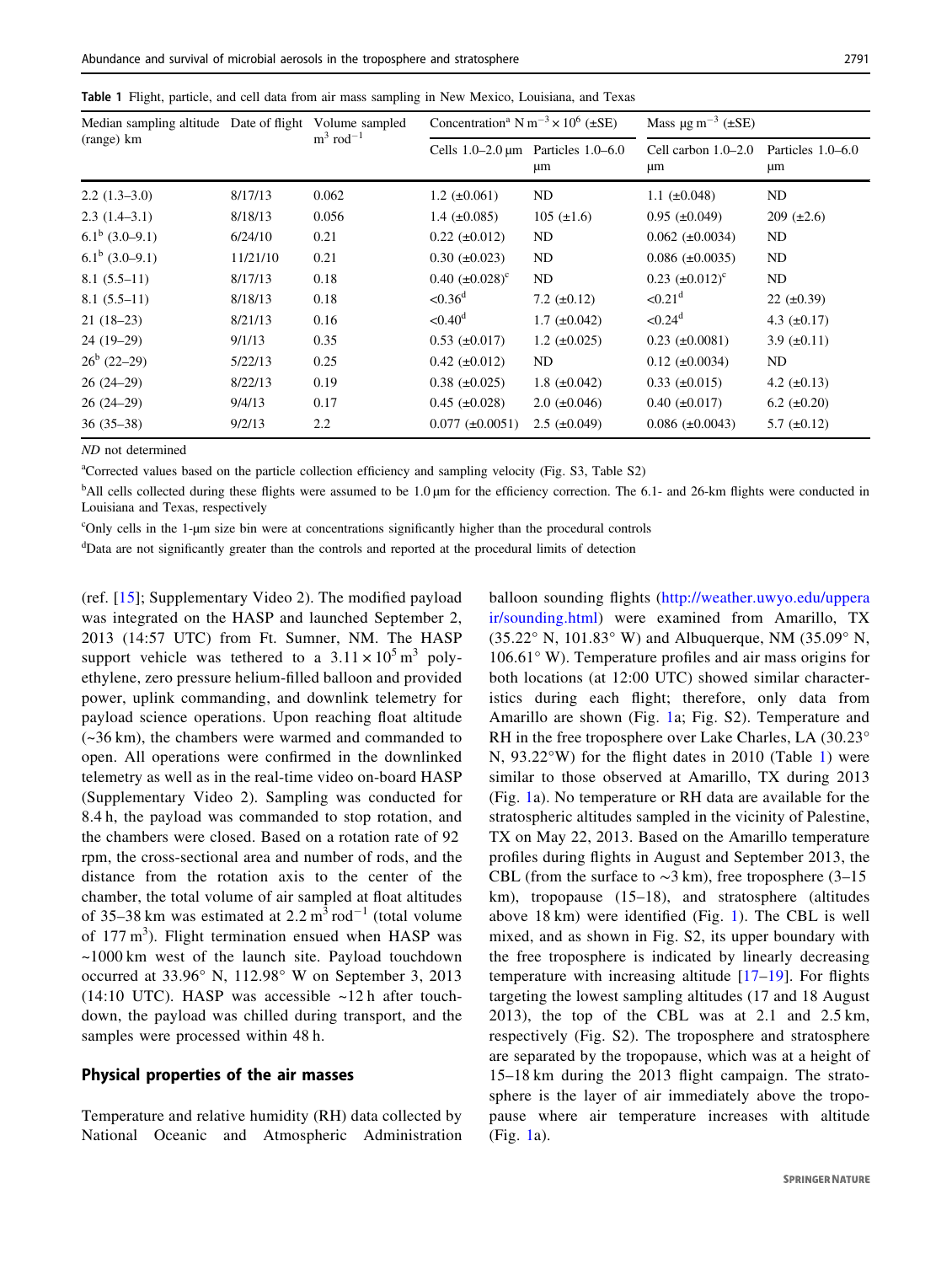#### Air mass trajectory and classification

The trajectories of air masses arriving at the launch site were forecast prior to each flight with the HYbrid Single Particle Lagrangian Integrated Trajectory (HYSPLIT) model [\[20](#page-10-0)]. The model output was used to predict the boundary altitudes for the CBL, free troposphere, and stratosphere based on temperature. The predicted air mass trajectories were verified post flight by generating 72-h backward trajectories with archived data using HYSPLIT. The trajectory history was used to categorize air masses as continental tropical (cT) or maritime tropical (mT) according to the method of Rauber et al. [\[21](#page-10-0)].

#### Characterization of cells and particles

Particles and SYBR® Gold-stained cells on the sampling rods were microscopically enumerated as previously described [[15\]](#page-9-0). Particles were sized using ImageJ software and cell dimensions were estimated using a calibrated ocular scale and epifluorescence microscopy; diameter was based on the major axis length. Data for particles 1.0–1.9 µm in diameter were categorized into ten bins and particles 2.0–6.4 µm were categorized into five bins (e.g., Table S2). Size distributions were used to estimate particle mass (Table [1\)](#page-3-0) by assuming a particle density of  $1.0 \text{ g cm}^{-3}$  (ref. [\[22](#page-10-0)]). The cell data were separated into  $1 \mu m$  bins of 1.0 and 2.0 µm in diameter (Table S1). Cellular carbon was calculated based on representative volumes for the 1.0 (0.52  $\mu$ m<sup>3</sup>) and  $2.0 \,\text{\mu m}$  (4.2  $\text{\mu m}^3$ ) cell size bins, a biomass density of 1.1  $\text{g cm}^{-3}$  (ref. [\[23](#page-10-0)]), and assuming carbon represented 50% of the cell dry weight [[24\]](#page-10-0).

The mean number of particles or cells per field of view in the controls was subtracted from the mean number of particles or cells per field of view in each sample. Error was propagated by combining the standard errors of the control and sample following the method of Baker and Nissim [\[25](#page-10-0)]. Data from the samples and procedural controls were scaled to the sampling rod area, corrected for efficiency and the associated errors (Fig. S3; Supplemental Discussion), and divided by the air volume sampled (Table [1\)](#page-3-0). The procedural level of detection for each altitude interval sampled in Table [1](#page-3-0) is based on cell abundance in the controls (average of 460 cells rod<sup>-1</sup>,  $n = 21$ ) and the volume of air sampled (range of  $0.059-1.0 \times 10^6$  cells m<sup>3</sup>). Cell abundance data that were not significantly different from the procedural controls (Fig. [1b](#page-2-0), open symbols,  $\alpha$  > 0.05) are reported as limit of detection values [[26\]](#page-10-0).

For global bioaerosol estimates (Table S3), a rudimentary atmospheric structure was presumed to derive the volume of four concentric atmospheric layers: the CBL  $(0-3 \text{ km}, \text{ volume of } 1.5 \times 10^9 \text{ km}^3)$ , the free troposphere and tropopause  $(3-20 \text{ km}, 8.7 \times 10^9 \text{ km}^3)$ , and two altitude

ranges in the stratosphere [20–30 km  $(5.1 \times 10^9 \text{ km}^3)$ , and 30–40 km,  $(5.2 \times 10^{9} \text{ km}^3)$ . The minimum and maximum concentration values available at altitudes <30 km (Table [1](#page-3-0)) were used for the calculations. The single data point at 36 km (7.7 × 10<sup>4</sup> cells m<sup>-3</sup>) was used for the estimate at altitudes of 30–40 km. Similarly, the biomass and cell carbon data (Table [1](#page-3-0)) were used to estimate their magnitude in the atmosphere (Table S3).

#### Aerosol collection efficiency

The aerosol collection efficiency was measured by rotating two sampling chambers at different velocities on the roof of a building at Louisiana State University (30.45° N, 91.14° W, elevation ~0.02 km; Supplemental Discussion). For each trial, the velocity of the payload sampling chambers was varied by adjusting the length of the rotational arm affixed to the sampling chambers. During the first efficiency measurement, the chamber velocity ranged from 2.8 to  $3.1 \text{ m s}^{-1}$ , with an average velocity of  $2.9 \text{ m s}^{-1}$ . Based on the radial distance from center, each sampling rod traveled from 3.8 to 4.2 m per revolution, sampling between  $0.35$  and  $0.39 \text{ m}^3$  of air after 1 h. In the second trial, the average chamber velocity was  $4.7 \text{ m s}^{-1}$  (ranging from  $4.6 \text{ to } 4.9 \text{ m s}^{-1}$ ), the distance traveled by the rods was 5.9–6.3 m per revolution, and the total volume of air sampled per rod during 1 h ranged from 0.58 to  $0.62 \text{ m}^3$  (Supplemental Discussion).

Simultaneous with rotational aerosol collection, a sixstage (cutpoint aerodynamic diameters of 10, 2.5, 1.4, 0.77, 0.44, and 0.25  $\mu$ m) Model 131 MOUDI<sup>TM</sup> (MSP Corporation) cascade impactor was used to sample  $(100 \text{ L min}^{-1})$ ; total of  $12 \text{ m}^3$  air sampled in  $2 \text{ h}$ ) at the same height as the sampling chambers and within a horizontal distance of  $\sim$ 1 m. Prior to sampling, the foil substrates used as impaction surfaces were coated with silicone spray (CRC Industries) and allowed to dry for 15 min in a laminar flow hood. Particles impacted on the collection substrate  $(3.5 \times 10^9 \,\text{µm}^2)$ of sampling surface) from three stages of the MOUDI sampler were obtained: stage 1 (with a cutpoint diameter of 8.5  $\mu$ m), stage 2 (cutpoint diameter 2.5  $\mu$ m), and stage 3 (cutpoint diameter  $1.4 \mu m$ ). Based on the cell size distribution observed in the air masses sampled (Table S1), the data from stage 3 were selected for determination of the size and abundance of particles 0.95–6.4 µm (Table S2; Supplemental Discussion).

For each velocity test, the particles in 60 fields of view (total area of  $7.7 \times 10^5 \,\mathrm{\upmu m^2}$  per rod) for each sample rod  $(n = 3)$  were counted and measured. Particles on three replicate samples of the substrate from stage 3 were enumerated and sized by examining 30 fields of view per replicate (area of  $9.6 \times 10^4 \,\mathrm{\upmu m}^2$  per replicate). Identical collection substrates were prepared and processed in parallel to serve as procedural controls. The particles in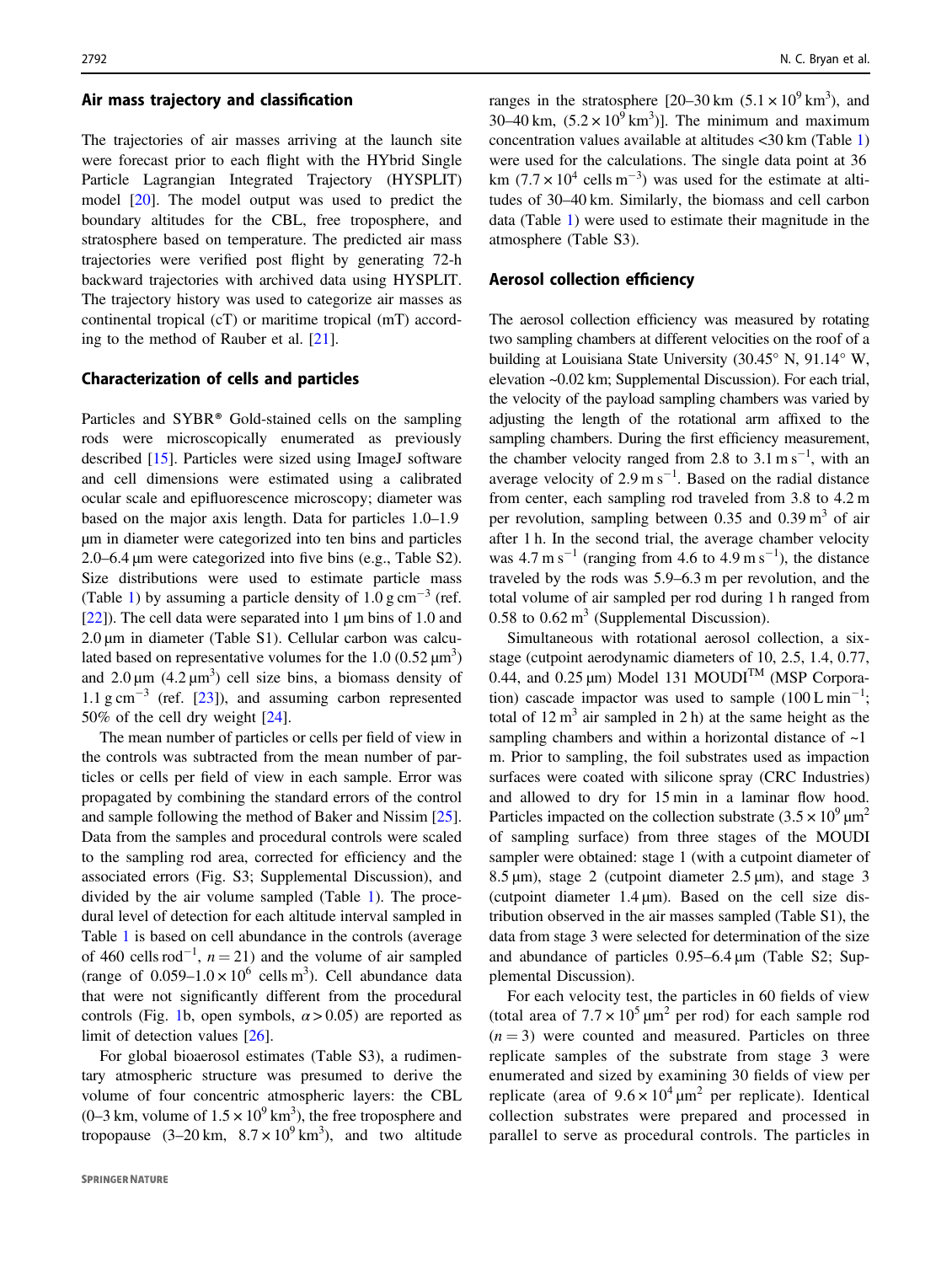each field of view were manually traced, counted, and sized [[15](#page-9-0)], and the average number of particles per field of view for each size bin determined (Table S2; Supplemental Discussion). The resulting modeled efficiency values (Fig. S3, Table S2; Supplemental Discussion) were used to determine the total cell and particle concentrations at altitude (Table [1\)](#page-3-0).

#### Quantification of cellular ATP

Free ATP was enzymatically eliminated and the concentration of cellular ATP was determined as described by Bryan et al. [\[15](#page-9-0)]. Procedural control rods from seven flights (an average of 12 rods per flight) were analyzed to determine the level of background and analytical detection limit for cellular ATP. The level of background associated with the procedural controls averaged  $7.5 \pm 0.85 \times 10^2$  amol ATP rod<sup>-1</sup> (n = 96). The concentrations reported (Table S4) were adjusted for background using the same procedure described for the cell data. A 250:1 weight ratio of C:ATP [\[27](#page-10-0)] was used to estimate cell carbon from the ATP data. To make comparisons per volume of air sampled, cell carbon values derived from the ATP data were partitioned according to observed cell size (Table S1), converted to biovolume [\[24](#page-10-0)], and the number of 1 and 2 µm cells per rod was estimated (Table S4). The cell concentration inferred from the ATP data was corrected for efficiency (Supplemental Discussion) and divided by the sampling volume (Fig. [1](#page-2-0)b; Table S4).

#### Enrichment culturing and isolation of bacteria

Within 6 hr of payload recovery, the sealed sampling chambers were opened under class 100 conditions and individual rods were aseptically removed and placed into culture tubes containing 5 mL of sterile media previously shown successful for the recovery of heterotrophic microorganisms in the atmosphere [[4](#page-9-0), [5](#page-9-0)]. For the samples collected in November 2010 and May 2013, ten sample and ten control rods were placed into R2A broth (Difco cat. no.: 218262) amended with  $100 \text{ mg } \text{mL}^{-1}$  cycloheximide. To expand opportunities for resuscitating bacteria and encouraging their growth, a rich media (tryptic soy) and recipes of 1% concentration were also used during the 2013 New Mexico campaign. R2A broth, 1% (v/v) R2A broth, tryptic soy broth (Difco cat. no.: 236950), and  $1\%$  (v/v) tryptic soy broth [\[5\]](#page-9-0) amended with  $100 \text{ mg } \text{mL}^{-1}$  cycloheximide were individually inoculated with five sample and five control rods.

The inoculated media was stored at  $4^{\circ}$ C in the dark until returned to Louisiana State University (<3 weeks), whereupon the cultures were incubated aerobically at 22 °C. Microbial growth in the liquid cultures was monitored by visual inspection and biweekly spread plating

100 μL of each onto agar-solidified media of identical composition. Individual colonies that appeared on the agar media following aerobic incubation at 22 °C were isolated in pure culture using a standard three-phase streak technique.

#### Amplification and sequencing of 16S rRNA gene sequences from bacterial isolates

Liquid cultures of the bacterial isolates were harvested by centrifugation (17,000  $\times$  g; 10 min); lysed chemically (10%) SDS w/v) and enzymatically (lysozyme,  $10 \text{ mg } \text{mL}^{-1}$ ); and genomic DNA was extracted and purified using phenol–chloroform followed by ethanol precipitation [[28\]](#page-10-0). The DNA pellet was suspended in 0.22  $\mu$ m-filtered and autoclaved deionized water, and quantified by absorbance at 260 nm using a Nanodrop ND 1000 spectrophotometer (Thermo Scientific, Inc.).

A portion of the 16S ribosomal RNA gene (~1.4 kb) was amplified in a  $50 \mu L$  polymerase chain reaction (PCR) containing 1.5 U of Taq DNA polymerase (5PRIME, cat. no.: 2200000), 1× TaqMaster PCR enhancer, 1× MasterTaq buffer, 200 µm deoxynucleotide triphosphates, 20 µm of each primer (27F [[29\]](#page-10-0) and 1492R [[30\]](#page-10-0)), and genomic DNA template.

The purified PCR products were sequenced using Big-Dye<sup>®</sup> terminator cycle sequencing (Applied Biosystems<sup>TM</sup>), an ABI 3130XL Genetic Analyzer (Applied Biosystems<sup>TM</sup>), and the following primers: 27F, 515F [\[30](#page-10-0)], 907R [\[29](#page-10-0)], and 1492R. Individual sequences were aligned using BioEdit software [\[31](#page-10-0)] to create consensus sequences for positions 227–1257 (Escherichia coli 16S rRNA gene numbering). The nearest neighbors to the queried 16S rRNA gene sequences were identified with the SINA aligner using the SEED database [[32\]](#page-10-0). Distance analyses were performed with MEGA7 (ref. [[33\]](#page-10-0)).

#### Desiccation survival

Cultures of Deinococcus radiodurans R1 (ATCC 13939), Escherichia coli MG1655, and the isolates in Table S5 were grown aerobically with shaking  $(175 \text{ rpm})$  at  $30 \text{°C}$ in R2A broth. Optical density at 620 nm was used to measure culture turbidity, cells were harvested from stationary phase, and washed twice and resuspended in 10 mM MgSO<sub>4</sub>. Aliquots of the suspensions  $(10 \mu L)$  were deposited onto sterile glass coverslips and placed in a desiccation chamber containing Drierite® ( $\geq$ 98% CaSO<sub>4</sub>, W.A. Hammond Drierite Company, Ltd, cat. no.: 7778- 18-9); the liquid evaporated in ~4 h. RH in the chamber was controlled at 25% and monitored using a dial hygrometer (Fisher Scientific<sup>TM</sup>, cat. no.: 11-661-6B) with an accuracy of  $\pm 2.5\%$ .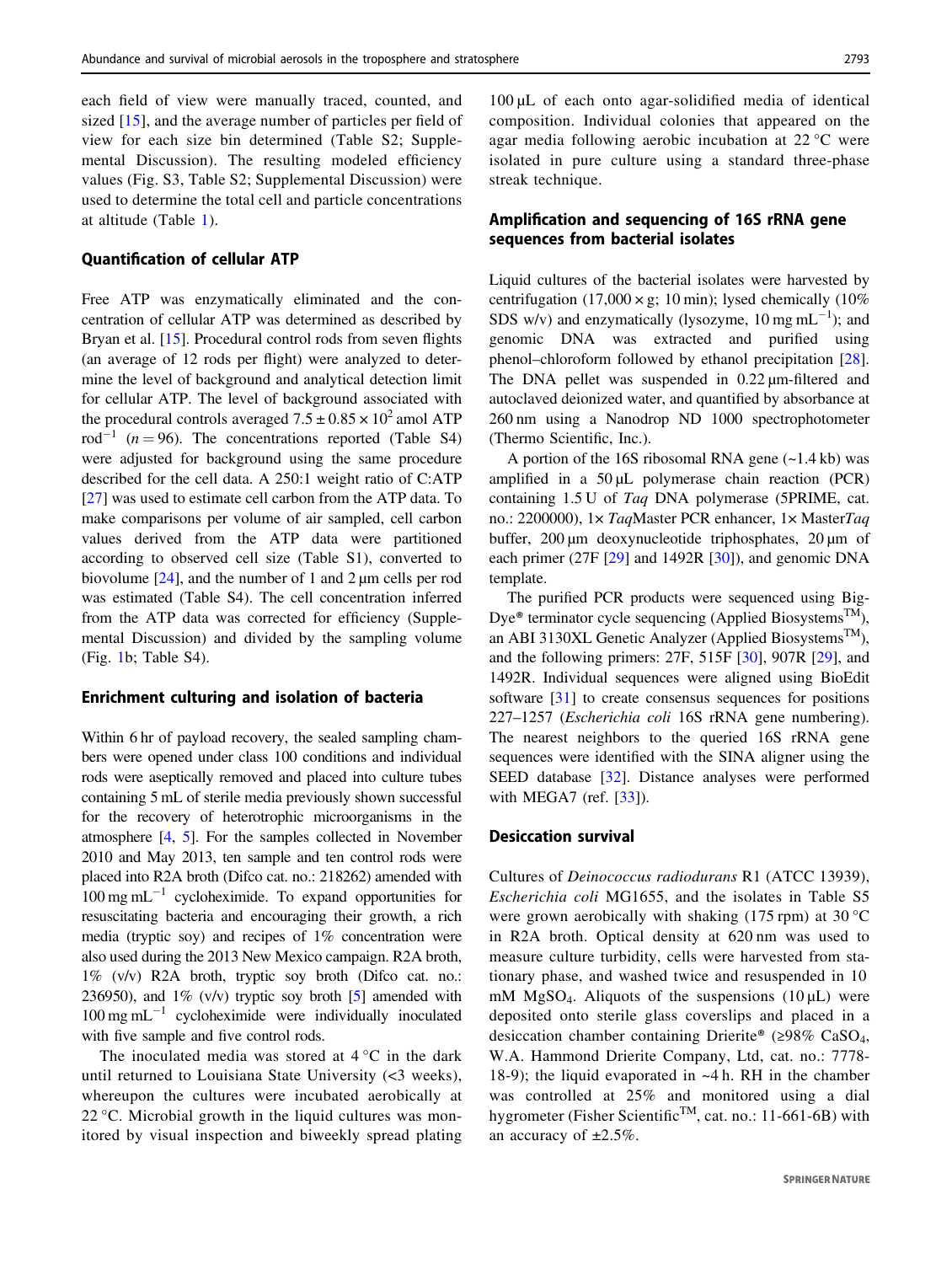Three replicates of each sample were tested during each desiccation survival experiment. The concentration of colony forming units (CFUs) recovered immediately after drying of the coverslip (~4 h) was designated as the  $t = 0$ time point  $(N_0)$ . Samples were removed from the desiccation chamber after 1, 2, 4, 6, 8, 10, 12, and 14 days, serially diluted in 10 mM  $MgSO<sub>4</sub>$ , spread plated on R2A agar (Difco<sup>TM</sup>, cat. no.: 218263), and incubated at 30 °C in the dark. After 3–7 days, the number of CFUs on a dilution plate series was used to calculate the surviving fraction, expressed as the ratio of  $N/N_0$ . The average ( $\pm$  the standard deviation) of parameters describing the desiccation survival curves (the slope, and  $R^2$  values) were determined using the exponential equation,  $N = N_0e^{-kt}$ , where k is the inactivation rate  $(\text{day}^{-1})$  and t is the time of exposure in days (Table S6).

#### UVC radiation survival

Triplicate samples of desiccated bacteria, prepared as described above, were exposed to 254 nm UVC radiation using a model 3UV-38 lamp (Part no.: 95-0341-01, UVP LLC) at a dose rate of 10.6–11.4 W m<sup>-2</sup> (Table S7). The populations were initially subjected to UVC exposures of 0.15–0.65 kJ m<sup>-2</sup> (Table S7). For those isolates demonstrating higher levels of resistance, UVC radiation doses of  $0.65-2.8 \text{ kJ m}^{-2}$  were evaluated (Table S7). Serial dilutions of irradiated samples were prepared as described above, and cultures were incubated at 30 °C in the dark. The surviving fraction  $(N/N_0)$  and survival curves were generated using the equation  $N = N_0 e^{-kF}$ , where k is the inactivation rate  $(m^2 kJ^{-1})$  and F is UV radiation fluence (kJ m<sup>-2</sup>; ref. [[34\]](#page-10-0)).

#### Statistical analysis

Statistical analysis was performed using SAS® University Edition [[35\]](#page-10-0). Following tests for normality, the PROC GLIMMIX procedure for a negative binomial distribution, along with the LSMEANS statement and the DUN-NETTU option, was used for one-sided significance testing to determine if the cell, particle, and ATP data were at concentrations above those observed in the procedural controls. The limit of detection for measured parameters was determined using the PROC GLIMMIX procedure with 95% confidence intervals. Linear regressions and ANOVA (for comparing tropospheric with stratospheric data) were performed using StatPlus:mac statistical analysis software [[36](#page-10-0)].

The survival curves of individual isolates were compared by statistical analysis of  $k$  values using a one-way ANOVA followed by post hoc Tukey HSD analysis [[36](#page-10-0)]. Pairwise comparisons with values of  $p < 0.05$  were considered to be statistically significant.

#### Results

Helium balloon payloads developed for high-altitude aero-sol sampling [[15\]](#page-9-0) were used to investigate the size, concentration, and viability of microorganisms in atmospheric parcels between 1.3 and 38 km asl (Fig. [1b](#page-2-0), Table [1;](#page-3-0) hereafter referenced to the median sampling altitude). Twelve air masses were sampled during ten flights in Louisiana, Texas, and New Mexico between 2010 and 2013 (Table [1,](#page-3-0) Supplementary Discussion). Temperature and RH data from each flight were highly similar to the data obtained from Amarillo, TX (Fig. [1](#page-2-0)a). The CBL (Fig. S2), free troposphere, and stratosphere were identified based on temperature profiles (Fig. [1](#page-2-0)a). Air temperature in the CBL was  $\sim$ 25 °C (Fig. S2) with RH values of 58-76%, which contrasted to higher altitudes in the troposphere and stratosphere that had low RH (20–30%) and a minimum temperature of  $-74$  °C (Fig. [1a](#page-2-0)).

According to 72-h back trajectories, the sampled CBL air masses (2.2 and 2.3 km) had traversed over the Chihuahuan Desert in the south and the High Plains region in the west before entering New Mexico, and therefore, were categorized as continental tropical (cT;  $n = 2$ ) air masses [[21\]](#page-10-0). In contrast, all other air masses sampled were classified as maritime tropical (mT;  $n = 10$ ) [[21\]](#page-10-0). Aerosols sampled in the free troposphere over New Mexico (8.1 km;  $n = 2$ ) on consecutive days in 2013 and Louisiana during November 2010 (6.1 km;  $n = 1$ ) were sourced from mT air masses that originated over the Pacific Ocean. Sampling in the free troposphere over Louisiana in June 2010 (6.1 km;  $n = 1$ ) also occurred within an mT air mass, but it originated over the Gulf of Mexico. Despite differences in launch date and location, all of the stratospheric balloon missions sampled similar mT air masses that originated over the Atlantic Ocean and traveled west towards Texas and New Mexico  $(n = 6)$ .

DNA-containing cells (Fig. [2](#page-7-0)a–f) and particles impacted onto the polystyrene collection rods were characterized using epifluorescence and scanning electron microscopy, respectively [[15\]](#page-9-0). Comparison of the data with procedural blanks included on each flight indicated most samples contained cells with long-axis diameters ranging from 0.5 to [2](#page-7-0).0  $\mu$ m (Fig. 2a–f) that were at abundances statistically higher than background. Statistically significant numbers of cells  $>2.0 \mu m$  were not observed in any of the samples, so size bins of 1.0 and 2.0  $\mu$ m were used to parse the cell data (Table S1). Abundances of particles >6.0 µm were statistically indistinguishable from those in the controls; therefore,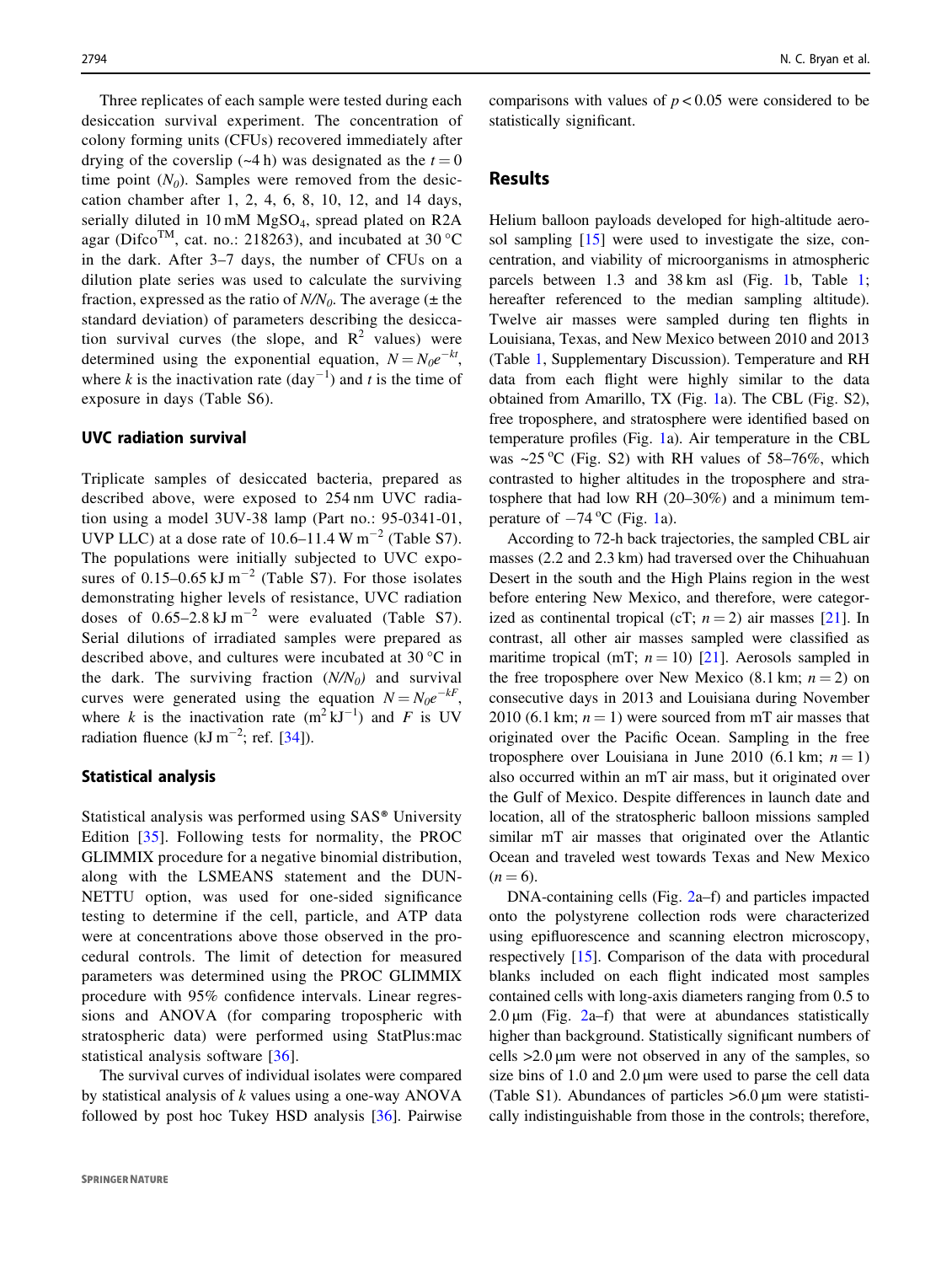<span id="page-7-0"></span>Fig. 2 Microbial cells collected from tropospheric and stratospheric air masses. Epifluorescence micrographs of SYBR® Gold-stained cells observed at 2.2 km (a), 26 km  $(b-e)$ , and 36 km  $(f)$ . The scale bar is 2.5 µm



the data for particles were limited to those  $1.0-6.0 \,\text{\ensuremath{\mu}m}$  in diameter (Table [1,](#page-3-0) Table S2).

The efficiency at which the rods collected particles 1.0–6.0 µm was empirically determined (Fig. S3; Supplemental Discussion). The modeled efficiency values for each sampling velocity were used to correct for the number of particles counted (Table S2), and the coefficients derived were used to estimate the concentration of each size bin per volume of air mass sampled (Table [1](#page-3-0), Fig. S3; Supplementary Discussion). Particle concentration and mass decreased exponentially with altitude (Fig. [1](#page-2-0)c), and values from the free troposphere were 16- and 10-fold lower, respectively, than those observed in the CBL. The lowest particle abundances were observed in samples from the stratosphere, which ranged in concentration from 1.2 to  $2.5 \times 10^6$  particles m<sup>-3</sup> (Table [1\)](#page-3-0) and had highly similar size and mass distributions (Fig. S4).

In general, the concentration of microbial cells and associated cellular carbon decreased with increasing altitude from the CBL into the stratosphere (Fig. [1b](#page-2-0); Table [1](#page-3-0) and S1). Microbial abundances in the CBL (1.2 and  $1.4 \times 10^6$  cells m<sup>-3</sup>) were approximately threefold higher than those in free tropospheric air masses (Fig. [1](#page-2-0)b). Although slightly higher cell concentrations were observed in the lower portion of the stratosphere (19–29 km,  $3.8 - 5.3 \times 10^5$  cells m<sup>-3</sup>) when compared with values from the free troposphere  $(2.2-4.0 \times 10^5 \text{ cells m}^{-3})$ , these differences were not statistically significant (ANOVA:  $n = 7$ ,  $p = 0.11$ ). Rods from the 8.1 and 21 km flights that sampled  $0.18$  and  $0.16 \text{ m}^3$  of air, respectively, had average cell numbers higher than the controls but are not statistically different from background and reported at the detection limit (Fig. [1b](#page-2-0), open symbols). Sampling of larger air volumes reliably provided cell data that were statistically higher than those in the controls (Table [1\)](#page-3-0). The highest altitude sampled (36 km) had the lowest cell and cell carbon concentrations ( $7.7 \times 10^4$ ) cells m<sup>-3</sup> and 0.086  $\mu$ g m<sup>-3</sup>, respectively). It is important to note that the epifluorescent microscopic method of cell enumeration requires that the dye diffuse through the cell membrane and bind to DNA. Since this process would not be expected to occur with endospores, their abundances are unlikely to be accounted for by this method and the data in Table [1](#page-3-0) and Fig. [1.](#page-2-0)

Statistically significant levels of ATP, a proxy for viable microbial biomass, were measured in samples collected from 2.2, 24, and 36 km (Table S4). Consistent with the cell data (Fig. [1](#page-2-0)b), the highest ATP concentrations were detected at 2.2 km and lowest at 36 km. The number of "viable" cells in the CBL inferred from the ATP data  $(3.8 \pm 0.10 \times$ 10<sup>5</sup> cells m<sup>−</sup><sup>3</sup> ) suggests ~30% of the DNA-containing cells were potentially viable (Fig. [1](#page-2-0)b). In the stratosphere, the data from 24 and 36 km (1.1  $\pm$  0.062  $\times$  10<sup>5</sup> and 7.6  $\pm$  0.25  $\times$ 10<sup>3</sup> cells m<sup>−</sup><sup>3</sup> , respectively) implies that cell viability decreased (~20% and 10% of the cells, respectively) with altitude (Fig. [1](#page-2-0)b; Table S4). Given that the cell extraction method in this analysis would not release ATP from endospores, our data should be viewed as a conservative estimate of microbial viability in these samples.

Fifteen isolates were cultured from aerosol samples collected at 6, 21, and 26 km and identified as members of the bacterial phyla Actinobacteria, Firmicutes, and Proteobacteria (Table S5). Two of the isolates from Louisiana and New Mexico air masses (ML2-1 and L9-1, respectively; Table S5) were most closely related to the endosporeforming species Paenibacillus barengoltzii. Based on the low tolerance of vegetative cells from these isolates to water deficit, it is likely these taxa survive as endospores during atmospheric transport. Approximately three-fourths of the non-sporulating isolates are desiccation tolerant, with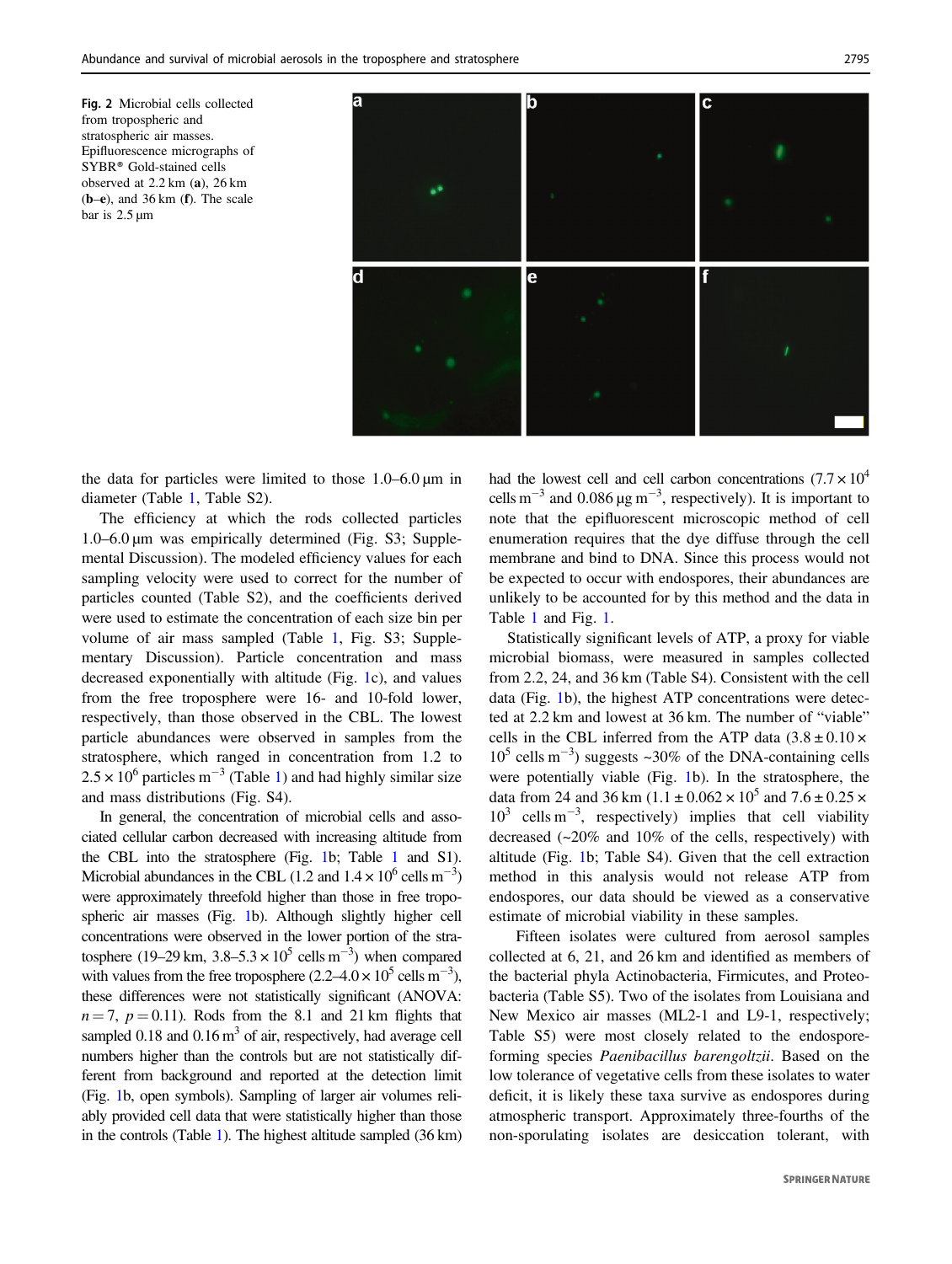<span id="page-8-0"></span>

Fig. 3 Extreme tolerance to desiccation and UVC radiation in bacteria isolated from the stratosphere. Survival of populations during desiccation (a; Table S6) and UVC radiation exposure at 254 nm (b; Table S7). The isolates are labeled as follows: L6-1 (Curtobacterium sp., black circles), L7-7A (Noviherbaspirillum sp., white circles), L9-4 (Modestobacter sp., gray squares), and D. radiodurans (gray

triangles). c Conservative estimated timeframe to inactivate populations of L6-1 and L7-7A based on the combined effect of desiccation and the estimated flux of UVC radiation (data from panels a and b) with altitude in the stratosphere [13]. Some error bars in panel c are obscured by the symbols and provided in Table S8. \*Assuming 12 h of sun day<sup>−</sup><sup>1</sup>

survival rates significantly greater than E. coli. Seven isolates exhibited moderate to high levels of desiccation resistance, with  $LD_{90}$  values ranging from 6 to 25 days at 25% RH (Table S6; Supplemental Discussion). Tolerance to UVC radiation was also documented among six of the desiccation tolerant isolates from the stratosphere (Table S7, Supplemental Discussion). Three isolates displayed moderate UVC radiation resistance by surviving doses that reduced  $E.$  *coli* populations by  $>99.9\%$ , but they were significantly less tolerant than *Deinococcus radiodurans* R1 (Table S7). The betaproteobacterial isolate L7-7A and actinobacterial isolates L6-1 and L9-4 demonstrated extreme levels of UVC radiation tolerance, with survival rates equivalent to D. radiodurans R1 (Fig. 3b; Table S7,  $p > 0.05$ ).

#### **Discussion**

Bioaerosols are ubiquitous in the near-surface atmosphere (e.g., Jaenicke et al., ref. [[3\]](#page-9-0)), but there are very few quantitative observations outside of the CBL and no data have been available for altitudes above 10 km [[37\]](#page-10-0) (Fig. S1). To provide fundamental information on the extent of microbial life in the atmosphere, we investigated vertical profiles of bioaerosols in the southwestern US from altitudes in the CBL to the stratosphere (Fig. [1b](#page-2-0); Table [1](#page-3-0)). The range of bioaerosol concentration data available have been determined using widely differing techniques, but nevertheless, microbial abundances in CBL air masses (1.2 and  $1.4 \times 10^{6}$  cells m<sup>-3</sup>) were comparable with values from a mountain observatory in the western United States (Fig. S1), and those in the free troposphere were approximately twofold higher than those reported at 9–10 km above the Caribbean Sea [\[37](#page-10-0)]. While cell abundance decreased with altitude in the stratosphere (Fig. [1](#page-2-0)b), cell concentrations from 21 to 26 km were highly similar and statistically indistinguishable from sampled altitudes in the free troposphere. The particle concentration estimates for altitudes up to 20 km are within the several order of magnitude range of published values (Fig. S5). Above 20 km, the particle concentrations observed are higher than estimates for liquid aerosols  $[38, 39]$  $[38, 39]$  $[38, 39]$  and particles smaller than 1.0  $\mu$ m  $[40]$  $[40]$ .

A portion of the bioaerosols collected and characterized were viable bacteria that demonstrated extreme tolerance to desiccation and short-wavelength UV radiation (Fig. 3). Many of these bacteria are phylogenetically related to strains previously isolated from the atmosphere [\[8](#page-9-0), [41](#page-10-0), [42](#page-10-0)] or other arid soil environments [\[43](#page-10-0)], including the Atacama [\[44](#page-10-0)] and Antarctica [\[45](#page-10-0)]. Although resistance to desiccation and UV radiation has not been reported within the betaproteobacterial genus Noviherbaspirillum, it is a common trait of the Actinobacteria [\[46](#page-10-0)] and species of Curto-bacterium [\[47](#page-10-0)] and *Modestobacter* [[48\]](#page-10-0). Several of the isolates (L6-1, L7-7A, and L9-4) were as UVC radiation tolerant as D. radiodurans (Fig. 3b) and the most UVC radiation resistant endospore-forming species documented [\[49](#page-10-0)]. Interestingly, L6-1 belongs to the most frequently isolated genus from high-altitude samples and has 100% 16S rRNA gene identity to the agriculturally relevant plant pathogen Curtobacterium flaccumfaciens pv. flaccumfaciens LMG 3645 (ref. [\[50](#page-10-0)]; Table S5).

Based on a population size of  $3.8 \times 10^5$  cells m<sup>-3</sup> (minimum observed between 21 and 26 km; Table [1\)](#page-3-0) and the range of cell inactivation rates for the most desiccation tolerant bacterial isolates (Fig. 3a), best case scenarios for survival at RH values relevant to the stratosphere (25% RH) range from timeframes of 35 to 140 days (Table S8). UVC radiation flux estimates in the stratosphere (Supplemental Discussion) imply a negligible germicidal effect at altitudes below 30 km compared with desiccation (Table S8). However, the modeled UVC radiation flux increases by three orders of magnitude between 30 and 40 km (Table S8) due to decreasing atmospheric ozone concentration at these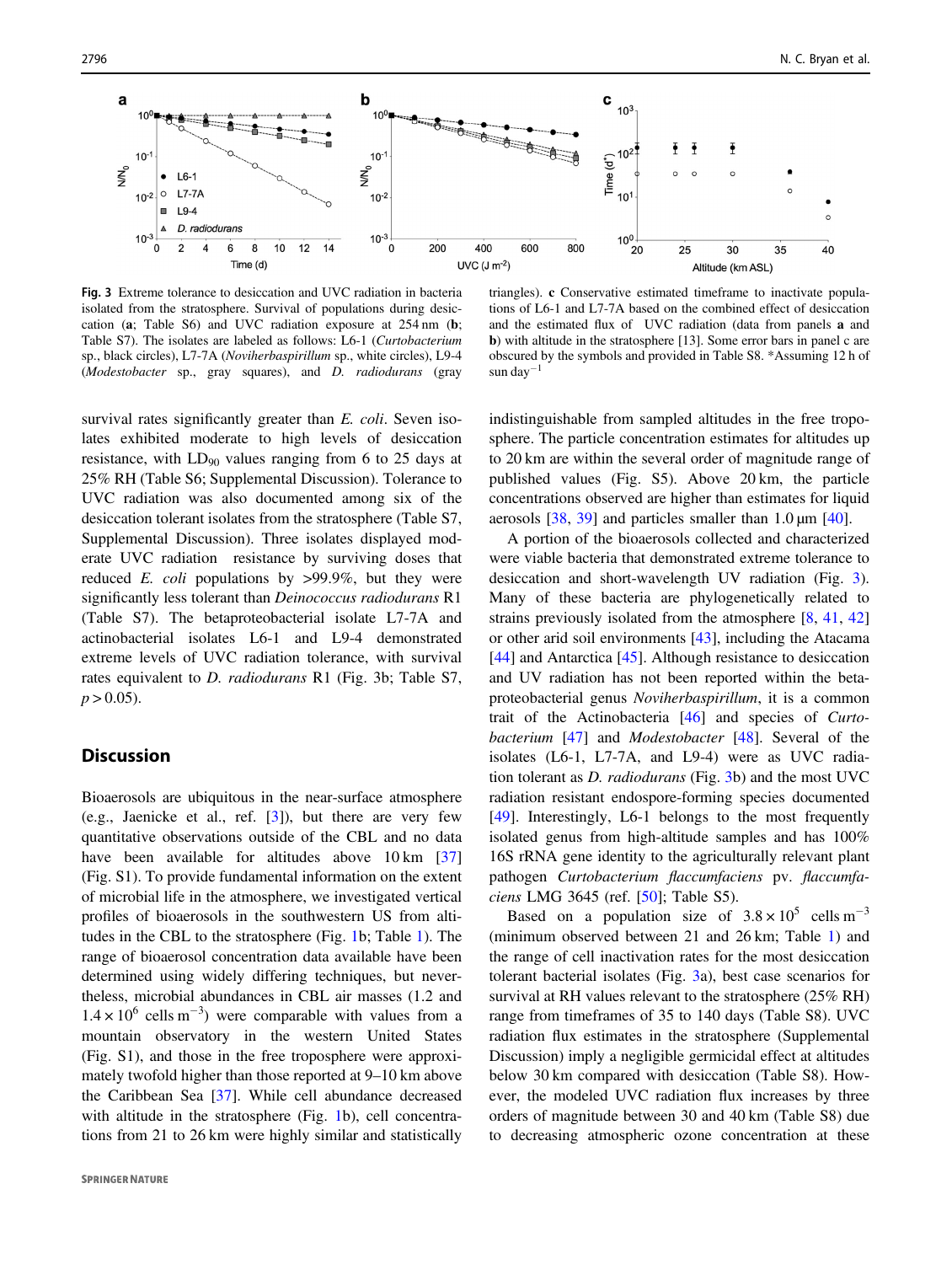<span id="page-9-0"></span>altitudes [13]. Assuming that attachment to particles abundant at the stratospheric altitudes sampled  $(<6 \mu m$ ; Table [1\)](#page-3-0) would provide ineffective shielding from UV radiation [\[51](#page-10-0)], the combined effects of desiccation and UVC radiation at 36 and 40 km should inactivate a population of L6-1 (i.e., a highly desiccation and UVC radiation-resistant isolate) in 39 and 7.8 days, respectively (Fig. [3c](#page-8-0), Table S8).

Given the capacity of the isolates to survive prolonged desiccation and high UVC radiation dosage (Fig. [3c](#page-8-0)), a fundamental question is whether or not microbes in the stratosphere can return to the surface in a viable state. Brewer–Dobson circulation (BDC) is a major pathway for injecting aerosols through the tropical tropopause and into the stratosphere [[52,](#page-10-0) [53](#page-11-0)], and the mean age of air at the sampled latitudes is  $\sim$ 3 years at 20 km and  $\sim$ 7.5 years at 36 km [\[52](#page-10-0)]. Gravitational settling is the primary route for aerosol removal from the stratosphere, with sedimentation rates at 25 km for 1 and 2 µm particles estimated at 2 and 1 years, respectively [[54\]](#page-11-0). Considering this, populations of even the most desiccation and UVC radiation resistant species described would not survive the timeframes necessary for stratospheric transport via BDC (Fig. [3c](#page-8-0)). However, tropospheric aerosols can be transported to altitudes of 20–30 km over timeframes shorter than necessary for BDC through quasi-horizontal eddy mixing [[52,](#page-10-0) [53](#page-11-0)]. The most rapid route for aerosol removal from the stratosphere is through downward transport during stratospheric intrusions, which are common at high-elevation sites in the western United States and northern hemispheric midlatitudes during the westerly phase of the quasi-biennial oscillation [\[55](#page-11-0), [56](#page-11-0)].

We used a novel approach to sample high-altitude bioaerosols [15] and generated the first quantitative profile of microbial abundances to altitudes of 38 km. A key observation from this study is that large quantities of microbial aerosols were inferred to be transported to and present in the tropospheric and stratospheric air masses sampled. Extrapolation of the cell and biomass concentration data in Table [1](#page-3-0) implies the atmosphere (i.e., from the surface to 40 km) may contain  $\sim 10^{24}$  cells (Table S3). Clearly this value should be viewed as tentative and revised when more data are available, but this estimate is at least 100-fold higher than prior inventories [\[57](#page-11-0), [58](#page-11-0)] and suggests the stratosphere could harbor ~40% of all bioaerosols (Table S3). However, there are acute impediments to microbial survival with altitude (Fig. [3](#page-8-0)c), the most significant of which are the ozone concentrations that attenuate the flux of UVC radiation [13] and allow lower altitudes of the stratosphere to exist within the boundary conditions for microbial life.

Acknowledgements This work was supported by a grant from the National Aeronautics and Space Administration (NNX10AN07A), Established Program to Stimulate Competitive Research (EPSCoR),

and the Louisiana Board of Regents (to BC and TG). Partial support was also provided by a Graduate Student Research Assistance Award from the Louisiana Space Grant Consortium (to NB) and from NSF awards 1241161 and 1643288 (to BC). Flight operations in Texas and New Mexico were supported by the NASA Balloon Program Office (BPO), the Columbia Scientific Balloon Facility (CSBF), and the High Altitude Student Platform (HASP).

#### Compliance with ethical standards

Conflict of interest The authors declare no competing financial interests.

Publisher's note: Springer Nature remains neutral with regard to jurisdictional claims in published maps and institutional affiliations.

#### References

- 1. Smith DJ, Jaffe DA, Birmele MN, Griffin DW, Schuerger AC, Hee J, et al. Free tropospheric transport of microorganisms from Asia to North America. Microb Ecol. 2012;64:973–85.
- 2. Griffin DW, Westphal DL, Gray MA. Airborne microorganisms in the African desert dust corridor over the mid-Atlantic ridge, Ocean Drilling Program, Leg 209. Aerobiologia. 2006;22:211–26.
- 3. Jaenicke R, Matthias-Maser S, Gruber S. Omnipresence of biological material in the atmosphere. Environ Chem. 2007; 4:217–20.
- 4. Griffin DW. Terrestrial microorganisms at an altitude of 20,000 m in Earth's atmosphere. Aerobiologia. 2004;20:135–40.
- 5. Smith DJ, Griffin DW, Schuerger AC. Stratospheric microbiology at 20 km over the Pacific Ocean. Aerobiologia. 2010;26:35–46.
- 6. Yang Y, Itahashi S, Yokobori SI, Yamagishi A. UV-resistant bacteria isolated from upper troposphere and lower stratosphere. Biol Sci Space. 2008;22:18–25.
- 7. Yang Y, Yokobori S, Kawaguchi J, Yamagami T, Iijima I, Izutsu N, et al. Investigation of cultivable microorganisms in the stratosphere collected by using a balloon in 2005. JAXA Research and Development Report, JAXA-RR-08-001; Ibaraki, 2009. p. 35–42. <https://global.jaxa.jp>
- 8. Vaïtilingom M, Attard E, Gaiani N, Sancelme M, Deguillaume L, Flossmann AI, et al. Long-term features of cloud microbiology at the puy de Dôme (France). Atmos Environ. 2012;56:88–100.
- 9. Sattler B, Puxbaum H, Psenner R. Bacterial growth in supercooled cloud droplets. Geophys Res Lett. 2001;28:239–42.
- 10. Phillips VT, Andronache C, Christner BC, Morris CE, Sands DC, Bansemer A, et al. Potential impacts from biological aerosols on ensembles of continental clouds simulated numerically. Biogeosciences. 2009;6:987–1014.
- 11. Potts M. Desiccation tolerance of prokaryotes. Microbiol Rev. 1994;58:755–805.
- 12. Billi D, Wright DJ, Helm RF, Prickett T, Potts M, Crowe JH. Engineering desiccation tolerance in Escherichia coli. Appl Environ Microbiol. 2000;66:1680–4.
- 13. Gueymard C. A simple radiative model of the atmospheric radiative transfer of sunshine: algorithms and performance assessment. Florida Solar Energy Center; Clear Lake Road, Cocoa, Florida, 1995, FSEC-PF-270-95.
- 14. Brash DE. UV mutagenic photoproducts in Escherichia coli and human cells: a molecular genetics perspective on human skin cancer. Photochem Photobiol. 1988;48:59–66.
- 15. Bryan NC, Stewart M, Granger D, Guzik TG, Christner BC. A method for sampling microbial aerosols using high altitude balloons. J Microbiol Methods. 2014;107:161–8.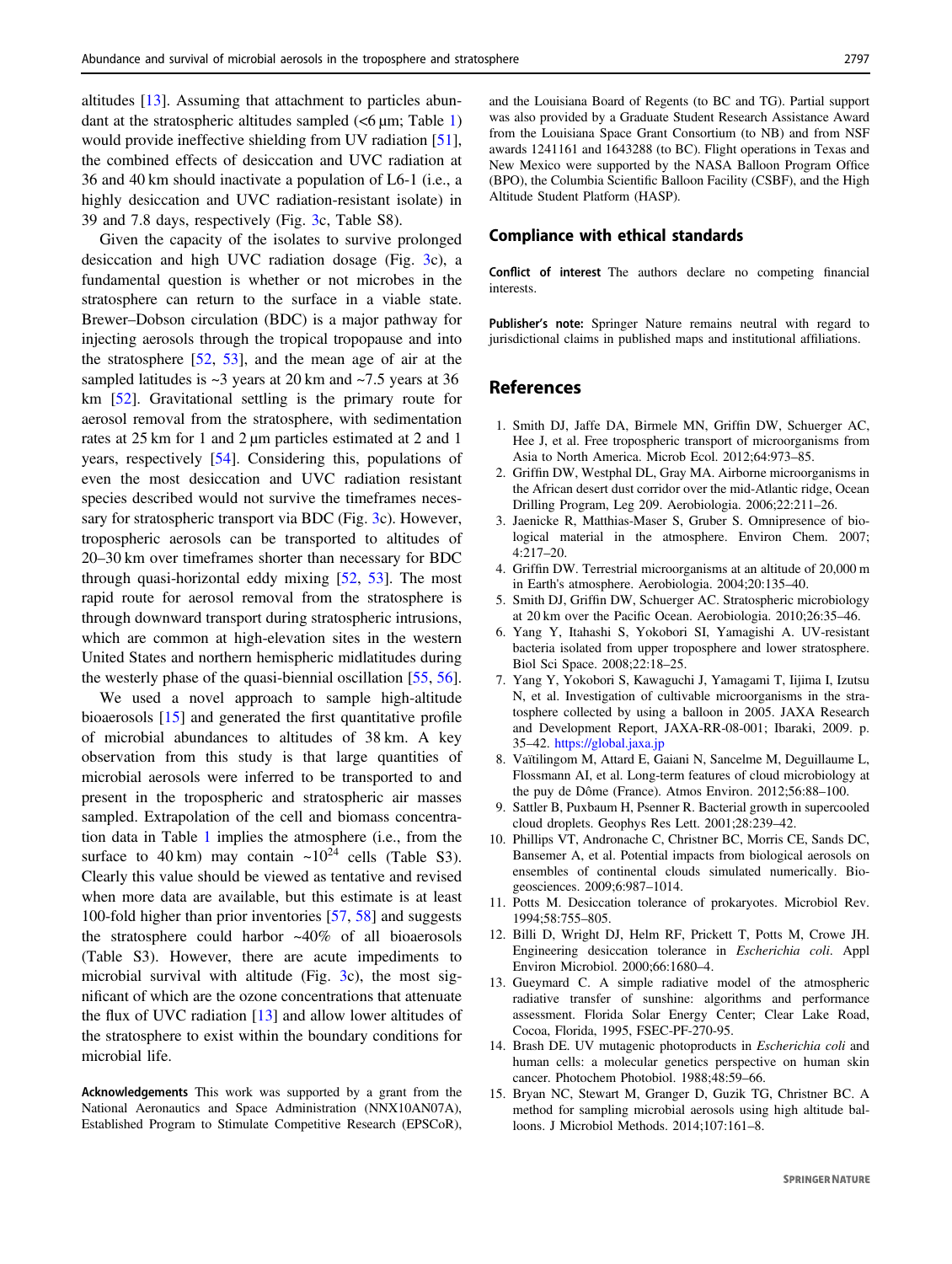- <span id="page-10-0"></span>16. Guzik TG. The high altitude student platform (HASP) as a model multi-payload balloon platform. In: Aerospace Conference, IEEE 2015 Mar 7. p. 1–10.
- 17. Stull R. The Atmospheric Boundary Layer. In: Wallace JM, Hobbs PV, editors. Atmospheric science: an introductory survey, 2nd ed. Boston, USA: Elsevier Academic Press; 2006. p.375–417.
- 18. Cushman-Roisin B. Atmospheric boundary layer. In: Environmental fluid dynamics. New York, USA: John Wiley & Sons, Inc.; 2014. p. 165–79.
- 19. Ouwersloot HG, Vilà-Guerau de Arellano J, Nölscher AC, Krol MC, Ganzeveld LN, Breitenberger C, et al. Characterization of a boreal convective boundary layer and its impact on atmospheric chemistry during HUMPPA-COPEC-2010. Atmos Chem Phys. 2012;12:9335–53.
- 20. Draxler RR, Rolph GD. HYSPLIT (HYbrid Single Particle Lagrangian Integrated Trajectory). NOAA Air Resources Laboratory READY website. College Park, MD: NOAA Air Resources Laboratory; 2003. [http://www.arl.noaa.gov/HYSPLIT.](http://www.arl.noaa.gov/HYSPLIT.php) [php.](http://www.arl.noaa.gov/HYSPLIT.php)
- 21. Rauber RM, Walsh JE, Chalevoix DJ. Airmasses and fronts. In: Severe and hazardous weather: an introduction to high impact meteorology, 3rd ed. Dubuque, USA: Kendall/Hunt Publishing Company; 2008. p.166–167.
- 22. Huffman JA, Sinha B, Garland RM, Snee-Pollmann A, Gunthe SS, Artaxo P, et al. Size distributions and temporal variations of biological aerosol particles in the Amazon rainforest characterized by microscopy and real-time UV-APS fluorescence techniques during AMAZE-08. Atmos Chem Phys. 2012;12:11997–2019.
- 23. Bratbak GU, Dundas IA. Bacterial dry matter content and biomass estimations. Appl Environ Microbiol. 1984;48:755–7.
- 24. West AW, Sparling GP, Grant WD. Correlation between four methods to estimate total microbial biomass in stored, air-dried, and glucose-amended soils. Soil Biol Biochem. 1986;18:569–76.
- 25. Baker RW, Nissim JA. Expressions for combining standard errors of two groups and for sequential standard error. Nature. 1963;198:1020.
- 26. Eaton AD, Clesceri LS, Greenberg AE, Franson MAH, editors Standard methods for the examination of water and wastewater. 20th ed. Washington, USA: American Public Health Association; 1998.
- 27. Karl DM. Cellular nucleotide measurements and applications in microbial ecology. Microbiol Rev. 1980;44:739.
- 28. Sambrook J, Russell DW, editors. Molecular cloning: a laboratory manual. Cold Spring Harbor Cold Spring Harbor, USA: Laboratory Press; 2001.
- 29. Lane DJ, Stackebrandt E, Goodfellow M. 16S/23S rRNA sequencing. Nucleic acid techniques in bacterial systematics. New York, USA: Wiley; 1991. p. 115–76.
- 30. Turner S, Pryer KM, Miao VP, Palmer JD. Investigating deep phylogenetic relationships among cyanobacteria and plastids by small subunit rRNA sequence analysis 1. J Eukaryot Microbiol. 1999;46:327–38.
- 31. BioEdit v. 7.2.5, Ibis Biosciences, Carlsbad, CA, copyright 1997–2013. <http://www.mbio.ncsu.edu/bioedit/bioedit.html>.
- 32. Pruesse E, Peplies J, Glöckner FO. SINA: accurate highthroughput multiple sequence alignment of ribosomal RNA genes. Bioinformatics. 2012;28:1823–9.
- 33. Kumar S, Stecher G, Tamura K. MEGA7: molecular evolutionary genetics analysis version 7.0 for bigger datasets. Mol Biol Evol. 2016;33:1870–4.
- 34. Lin CY, Li CS. Control effectiveness of ultraviolet germicidal irradiation on bioaerosols. Aerosol Sci Technol. 2002;36:474–8.
- 35. SAS® University Edition, SAS Insititude Inc., Cary, NC, copyright 2014. [http://www.sas.com/en\\_us/software/university-edition.html.](http://www.sas.com/en_us/software/university-edition.html)
- 36. AnalystSoft, StatPlus, AnalystSoft Inc.—statistical analysis program for Mac OS®. Version v6. [http://www.analystsoft.com/en/.](http://www.analystsoft.com/en/)
- **SPRINGER NATURE**
- 37. DeLeon-Rodriguez N, Lathem TL, Rodriguez-R LM, Barazesh JM, Anderson BE, Beyersdorf AJ. et al. Microbiome of the upper troposphere: species composition and prevalence, effects of tropical storms, and atmospheric implications. Proc Natl Acad Sci USA. 2013;110:2575–80.
- 38. Renard J, Brogniez C, Berthet G, Bourgeois Q, Gaubicher B, Chartier M, et al. Vertical distribution of the different types of aerosols in the stratosphere: detection of solid particles and analysis of their spatial variability. J Geophys Res. 2008;113. [https://](https://doi.org/10.1029/2008JD010150) [doi.org/10.1029/2008JD010150](https://doi.org/10.1029/2008JD010150)
- 39. Renard J, Berthet G, Salazar V, Catoire V, Tagger M, Gaubicher B, et al. In situ detection of aerosol layers in the middle stratosphere. Geophys Res Lett. 2010;37. [https://agupubs.onlinelibrary.](https://agupubs.onlinelibrary.wiley.com/doi/full/10.1029/2010GL044307) [wiley.com/doi/full/10.1029/2010GL044307](https://agupubs.onlinelibrary.wiley.com/doi/full/10.1029/2010GL044307)
- 40. Xu L, Okada K, Iwasaka Y, Hara K, Okuhara Y, Tsutsumi Y, et al. The composition of individual aerosol particle in the troposphere and stratosphere over Xianghe (39.45°N, 117°E), China. Atmos Environ. 2001;35:3145–53.
- 41. Wei K, Zheng Y, Li J, Shen F, Zou Z, Fan H, et al. Microbial aerosol characteristics in highly polluted and near-pristine environments featuring different climatic conditions. Sci Bull. 2015;60:1439–47.
- 42. Weon HY, Kim BY, Hong SB, Jeon YA, Koo BS, Kwon SW, et al. Massilia niabensis sp. Nov. and Massilia niatensis sp. nov., isolated from air samples. Int J Syst Evol Microbiol. 2009;59:1656–60.
- 43. Reddy GS, Potrafka RM, Garcia-Pichel F. Modestobacter versicolor sp. nov., an actinobacterium from biological soil crusts that produces melanins under oligotrophy, with emended descriptions of the genus Modestobacter and Modestobacter multiseptatus Mevs et al. 2000. Int J Syst Evol Microbiol. 2007;57:2014–20.
- 44. Busarakam K, Bull AT, Trujillo ME, Riesco R, Sangal V, van Wezel GP, et al. Modestobacter caceresii sp. nov., novel actinobacteria with an insight into their adaptive mechanisms for survival in extreme hyper-arid Atacama Desert soils. Syst Appl Microbiol. 2016;39:243–51.
- 45. Mevs U, Stackebrandt E, Schumann P, Gallikowski CA, Hirsch P. Modestobacter multiseptatus gen. nov., sp. nov., a budding actinomycete from soils of the Asgard Range (Transantarctic Mountains). Int J Syst Evol Microbiol. 2000;50:337–46.
- 46. Bull AT. Actinobacteria of the extremobiosphere. In: Horikoshi K, Antranikian G, Bull A, Robb FT, Setter KO, editors. Extremophiles handbook. Tokyo, Japan: Springer; 2011. p. 1230–40.
- 47. Jacobs JL, Carroll TL, Sundin GW. The role of pigmentation, ultraviolet radiation tolerance, and leaf colonization strategies in the epiphytic survival of phyllosphere bacteria. Micro Ecol. 2005;49:104–13.
- 48. Gtari M, Essoussi I, Maaoui R, Sghaier H, Boujmil R, Gury J, et al. Contrasted resistance of stone-dwelling Geodermatophilaceae species to stresses known to give rise to reactive oxygen species. FEMS Microbiol Ecol. 2012;80:566–77.
- 49. Link L, Sawyer J, Venkateswaran K, Nicholson W. Extreme spore UV resistance of Bacillus pumilus isolates obtained from an ultraclean spacecraft assembly facility. Microb Ecol. 2004;47:159–63.
- 50. Harveson RM, Schwartz HF, Urrea CA, Yonts CD. Bacterial wilt of dry-edible beans in the central high plains of the US: past, present, and future. Plant Dis. 2015;99:1665–77.
- 51. Schuerger AC, Mancinelli RL, Kern RG, Rothschild LJ, McKay CP. Survival of endospores of Bacillus subtilis on spacecraft surfaces under simulated martian environments: implications for the forward contamination of Mars. Icarus. 2003;165:253–76.
- 52. Haenel FJ, Stiller GP, Von Clarmann T, Funke B, Eckert E, Glatthor N, et al. Reassessment of MIPAS age of air trends and variability. Atmos Chem Phys. 2015;15:13161–76.